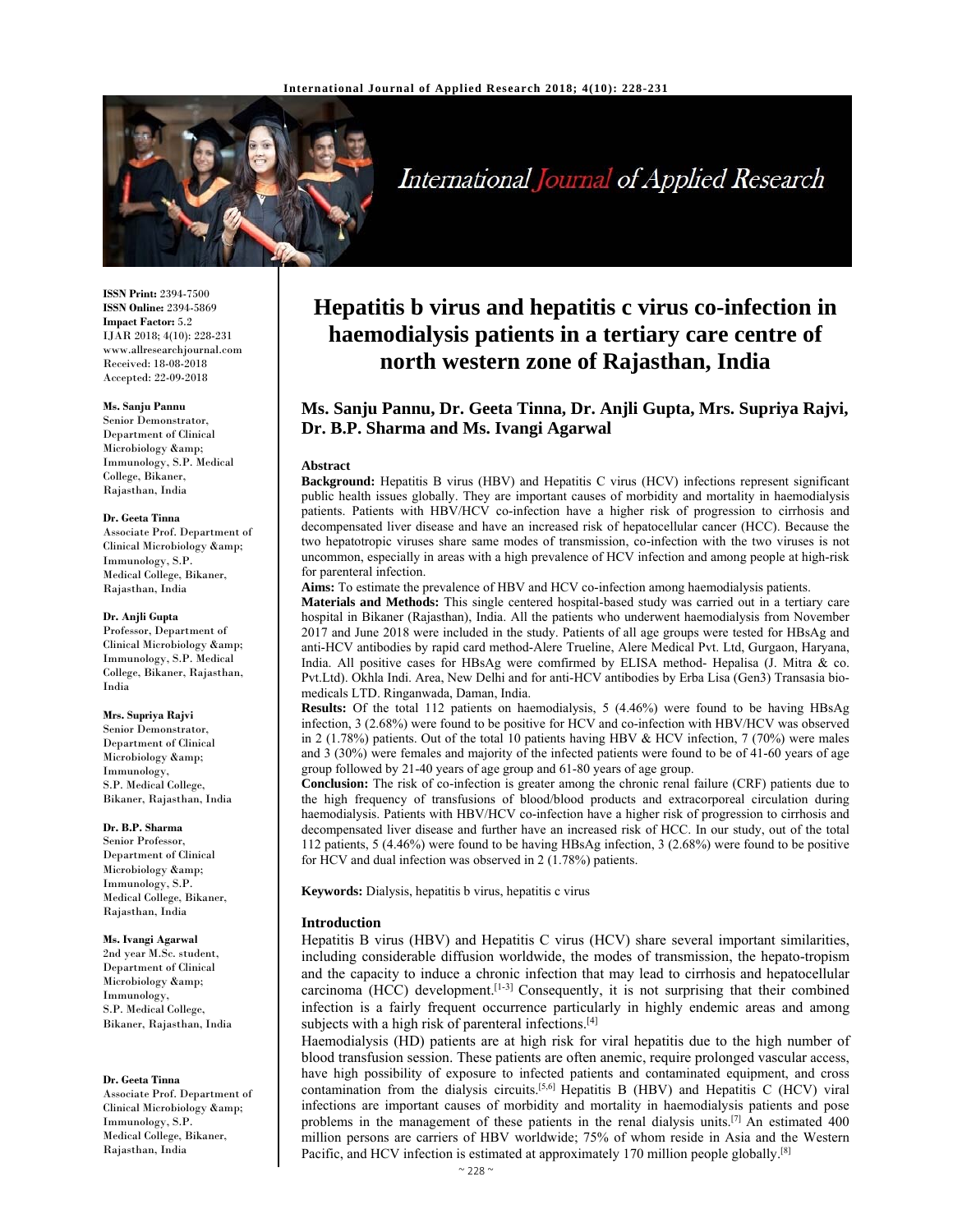The reported prevalence and incidence of HCV infection in haemodialysis patients varies from country to country and ranges between 1 and 84.6%.[9]

Prolonged vascular exposure and multiple blood transfusions increase the risk of acquiring these blood-borne infections in haemodialysis patients. Contaminated devices, equipment and supplies, environmental surfaces, and attending personnel may also play a crucial role in the nosocomial transmission of these infections. Infections with hepatitis viruses in haemodialysis patients are further promoted by the significant immune status dysfunction developing due to irreversible renal compromise. [10]

HBV infection is less prevalent than HCV in haemodialysis units. The introduction of HBV vaccination, isolation of HBV positive patients, use of dedicated dialysis machines and regular surveillance for HBV infection has dramatically reduced the spread of HBV in this setting. [11] There are very few studies on the prevalence of such dual infections in haemodialysis patients from this region. Therefore, the present study was undertaken to estimate the prevalence of HBV and HCV co-infection among haemodialysis patients.

## **Materials and Methods**

This study was carried out in the serology laboratory, department of Microbiology, Sardar Patel Medical College & attached groups of hospital, Bikaner, Rajasthan. Clinical, demographic and geographical data of the renal disease patients admitted to our hospital for haemodialysis was collected for a period from November 2017 and June 2018. A 5-ml venous blood sample was collected from all the patients who came with lab requisitions for the testing of HBsAg and anti-HCV Ab. The blood was allowed to clot for 45 min at room temperature and the serum was separated after centrifugation at low speed. The serum sample obtained was then tested for HBsAg and anti-HCV antibodies. HBsAg and anti- HCV antibodies were determined using a rapid card method -Alere Trueline, Alere Medical Pvt. Ltd, Gurgaon, Haryana, India. Both tests were performed in accordance with the manufacturer's instructions with adequate controls. All Positive cases for HBsAg were comfirmed by ELISA method- Hepalisa (J. Mitra & co. Pvt. Ltd.) Okhla Indi. Area, New Delhi and for anti-HCV antibodies by Erba Lisa (Gen3) Transasia biomedicals LTD. Ringanwada, Daman, India.

## **Results**

In this present study we included a total number of 112 patients who were enrolled for haemodialysis from November 2017 and June 2018. In our study, majority 96 (85.71%) of patients undergoing haemodialysis were of chronic renal failure (CRF) whereas 16 (14.29%) were of acute renal failure [Table 1]. The underlying cause of CRF were diabetic nephropathy 32 (33.33%) followed by hypertensive nephropathy 24 (25.0%) and chronic glomerulonephritis 22 (22.92%).[Table 2] Of the total 112 patients, 5 (4.46%) were found to be having HBsAg infection, 3 (2.68%) were found to be positive for HCV and dual infection was observed in 2 (1.78%) patients [Table 3]. Both the patients with dual infection were having history of transfusion of blood or blood products and haemodialysis from other centers. Out of the total 10 patients, 7 (70%) were males and 3 (30%) were females [Table 4] and most of the infected patients were in the 41-60 years of age group followed by 21-40 years and 61-80 years of age group (Table-5).

Table 1: Type of renal failure in 112 patients undergoing haemodialysis

| <b>Type of renal failure</b> | No. of patients | $\frac{0}{0}$ |
|------------------------------|-----------------|---------------|
| Acute renal failure          | 16              | 14.29         |
| Chronic renal failure        | 96              | 8571          |
| Total                        |                 | 100           |

**Table 2:** Underlying diseases in 96 patients of CRF undergoing haemodialysis

| <b>Disease of CRF</b>      | No. of patients | $\frac{6}{9}$ |
|----------------------------|-----------------|---------------|
| Diabetic nephropathy       | 32              | 33.33         |
| Hypertensive nephropathy   | 24              | 25.0          |
| Chronic glomerulonephritis | つつ              | 22.92         |
| Others*                    | 18              | 18.75         |
| Total                      | 96              | 100           |

**Table 3:** Showing prevalence of HBV and HCV infection in haemodialysis population

| <b>Viral Marker</b>       | Seropositivity $(\% )$ |
|---------------------------|------------------------|
| HBsAg                     | $5(4.46\%)$            |
| Anti HCV                  | $3(2.68\%)$            |
| Both $(HBsAg + Anti HCV)$ | $2(1.78\%)$            |

|  |  |  |  | <b>Table 4:</b> Sex distribution among patients positive for HBsAg and anti-HCV undergoing repeated haemodialysis |  |
|--|--|--|--|-------------------------------------------------------------------------------------------------------------------|--|
|  |  |  |  |                                                                                                                   |  |
|  |  |  |  |                                                                                                                   |  |
|  |  |  |  |                                                                                                                   |  |

|        | HBsAg                                      |             | Anti-HCV                |             | $Co\text{-}inflection (HBV+HCV)$                              |            |
|--------|--------------------------------------------|-------------|-------------------------|-------------|---------------------------------------------------------------|------------|
|        | Number of total samples   Positive $(\% )$ |             | Number of total samples |             | Positive $(\% )$   Number of total samples   Positive $(\% )$ |            |
| Male   | 66 (58.93%)                                | $4(6.06\%)$ | 66 (58.93%)             | $2(3.03\%)$ | 66 (58.93%)                                                   | $1(1.5\%)$ |
| Female | 46 (41.07%)                                | $(2.17\%)$  | 46(41.07%)              | $(2.17\%)$  | 46 (41.07%)                                                   | $1(2.2\%)$ |
| Total  |                                            | $5(4.46\%)$ |                         | $(2.68\%)$  |                                                               | $1.78\%)$  |

**Table 5:** Showing Age distribution patients under haemodialysis

|           | <b>Number of patients</b> | <b>Positivity</b>     |                          |                                  |  |
|-----------|---------------------------|-----------------------|--------------------------|----------------------------------|--|
| Age Group |                           | <b>HBsAg Positive</b> | <b>Anti-HCV Positive</b> | $Co\text{-}infection (HBV +HCV)$ |  |
| $0 - 20$  | $10(8.93\%)$              |                       |                          |                                  |  |
| $21 - 40$ | 23(20.5%)                 | $(0.89\%)$            | $1(0.89\%)$              | $(0.89\%)$                       |  |
| $41 - 60$ | $51(45.5\%)$              | $3(2.6\%)$            | 2(1.78%)                 | $1(0.89\%)$                      |  |
| 61-80     | $22(19.6\%)$              | $(0.89\%)$            |                          |                                  |  |
| >80       | $6(5.3\%)$                |                       |                          |                                  |  |
| Total     | 112                       | $5(4.46\%)$           | $3(2.68\%)$              | 2(1.78%)                         |  |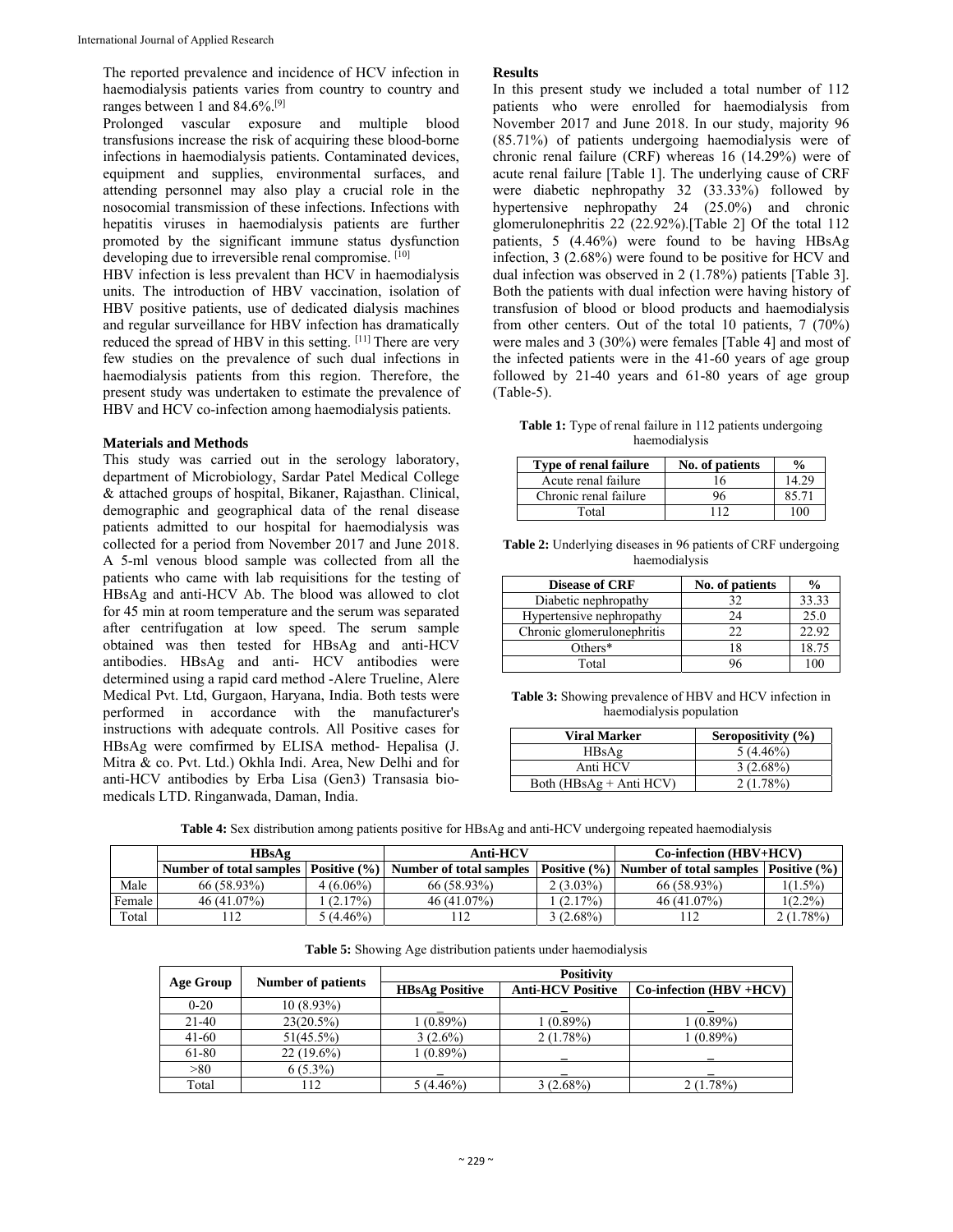## **Discussion**

The prevalence of viral hepatitis is greater in patients on haemodialysis than in the general population affecting quality of life and mortality. Patients diagnosed with CRF on maintenance haemodialysis pose a higher risk of acquiring HBV or HCV infections due to frequent use of blood and blood products and multiple invasive procedures performed in these patients. [12] The literature review points to the fact that viral hepatitis is a serious threat for haemodialysis patients as 1.9% of all deaths among this population are related to the consequence of viral hepatitis.

The results from our study demonstrate that the prevalence of HBV and HCV infections in haemodialysis patients is 4.46% and 2.68%, respectively**,** which is comparable with rates reported from different studies all over the India and ranges between 1 & 84.6%. [9] In India, reported prevalence of HBV and HCV infection among haemodialysis patient is variable. Reddy *et al* have reported that among patients on haemodialysis 5.9% were HCV positive while 1.4% patients had HBV infection and 3.7% had co-infection with HBV and HCV.[13] Chandra *et al* have reported that among the patients of chronic kidney disease, renal transplant or haemodialysis, HBV, HCV and co-infection of both viruses were 7%, 46% and 37.10% respectively.<sup>[14]</sup> Since both these viruses share a common mode of transmission, we looked for the co-infection with HBV and HCV among the patients, was seen in two patients, one male and one female  $(2/112 =$ 1.78%). Studies on the prevalence of HCV and HBV coinfection in haemodialysis are rare. Kara *et al.* reported dual infection in three patients out of 67 haemodialysis patients. [15] Hung *et al.* reported co-infection of 30.4% and it was higher than non-haemodialysis patients which was only 3.8%. [16] Reddy *et al*. found 3.7% prevalence of dual infection in haemodialysis patients.  $[13]$  In another study by Saravanan *et al*., out of 251 patients, 67 (26.7%) were positive for anti-HCV, 112 (44.6%) were positive for HBV, 15 (5.9%) had dual infection, and  $\overline{57}$  (22.7%) were nonHBV/nonHCV. [17] Other studies reported the prevalence of HBV, HCV, and HBV/HCV co-infection as 7, 46, and 37%; [10] 11, 30 and 3%; [18] 2.6, 31.1, and 1.2%, [19] respectively. Prevalence of HBV and HCV infection in our study may be due to the study population being restricted to haemodialysis patients and also due to the lesser sample size in the current study. Moreover, the population being rural and illiterate in our region lack risk perception due to unsafe therapeutic injections by quacks. Many dental procedures are being performed by untrained individuals using the unsterilized equipment.

## **Conclusion**

The prevalence of HBV and HCV infections and HBV/ HCV co-infection in haemodialysis patients of our setting was found to be 4.46%, 2.68%, and 1.78%, respectively. The risk of co infection is greater among the CRF patients due to the frequent exposure to blood from transfusions and extracorporeal circulation during haemodialysis. Strict adherence to universal precautions, proper maintenance of haemodialysis machines and proper disposal of used material (tubing, catheters, and fluid) should be implemented in the dialysis units to decrease the risk of transmission of HBV and HCV. Immunization with HBV vaccine before beginning the dialysis, isolation of HBV positive patients, use of dedicated machines, and regular

surveillance for HBV infection helps dramatically in decreasing the spread of HBV in haemodialysis units. Moreover, the blood used for transfusion should be screened for HBV and HCV by adopting methods like PCR or by using nucleic acid techniques.

## **References**

- 1. World Health Organization Executive Board 2009. Viral hepatitis. Report by the Secretariat. EB126/15, 12 Nov, 2009.
- 2. World Health Organization. Prevention and control of viral hepatitis infection. Framework for global action.
- 3. Perz JF, Armstrong GL, Farrington LA, Hutin YJ, Bell BP. The contributions of hepatitis B virus and hepatitis C virus infections to cirrhosis and primary liver cancer worldwide. J Hepatol. 2006; 45:529-538.
- 4. Tyson GL, Kramer JR, Duan Z, Davila JA, Richardson PA, El-Serag HB. Prevalence and predictors of hepatitis B virus co-infection in a United States cohort of hepatitis C virus-infected patients. Hepatology. 2013; 58:538-545.
- 5. Meyers CM, Seef LB, Stehman-Breen CO, Hoofnagle JH. Hepatitis C and renal disease: an update. Am J Kidney Dis. 2003; 42(4):631-657.
- 6. Fabrizi F, de Vecchi AF, Como G, Lunghi G, Martin P. De novo HCV infection among dialysis patients: a prospective study by HCV core antigen ELISA assay. Aliment Pharmacol Ther. 2005; 21(7):861-869.
- 7. Saha D, Agarwal SK. Hepatitis and HIV infection during haemodialysis. J Indian Med Assoc. 2001; 99:194-9, 203, 213.
- 8. Bini EJ, Perumalswami PV. Hepatitis B virus infection among American patients with chronic hepatitis C virus infection: Prevalence, racial/ethnic diff erences, and viral interactions. Hepatology. 2010; 51:759-66.
- 9. Karoney MJ, Siika AM. Hepatitis C virus (HCV) infection in Africa: A review. Pan Afr Med J. 2013; 14:44.
- 10. Bhaumik P, Debnath K. Prevalence of hepatitis B and C among haemodialysis patients of Tripura, India. Euroasian J Hepato-Gastroenterol. 2012; 2:10-3.
- 11. Aghakhani A, Banifazl M, Eslamifar A, Ahmadi F, Ramezani A. Viral hepatitis and HIV infection in haemodialysis patients. Hepat Mon. 2012; 12:463-4.
- 12. Abumwais JQ, Idris OF. Prevalence of hepatitis C, hepatitis B, and HIV infection among haemodialysis patients in Jenin District (Palestine). Iran J Virol. 2010; 4:38-44.
- 13. Reddy GA, Dakshinamurthy KV, Neelaprasad P, Gangadhar T, Lakshmi V. Prevalence of HBV and HCV dual infection in patients on haemodialysis. Indian J Med Microbiol. 2005; 23:41e43.
- 14. Chandra M, Khaja MN, Hussain MM, *et al*. Prevalence of hepatitis B and hepatitis C viral infections in Indian patients with chronic renal failure. Intervirology. 2004; 47:374e376.
- 15. Kara IH, Yilmaz ME, Sari Y, Diizen S, Usul Y, Isikoglu B. Seroprevalence and risk factors of HCV in dialysis patients in a University Haemodialysis Center of southeast Anatolia, Turkey. Dial Transplant. 2001; 30:748-55.
- 16. Hung KY, Chen WY, Yang CS, Lee SH, Wu DJ. Hepatitis B and Hepatitis C in haemodialysis patients. Dial Transplant. 1995; 24:135-9.